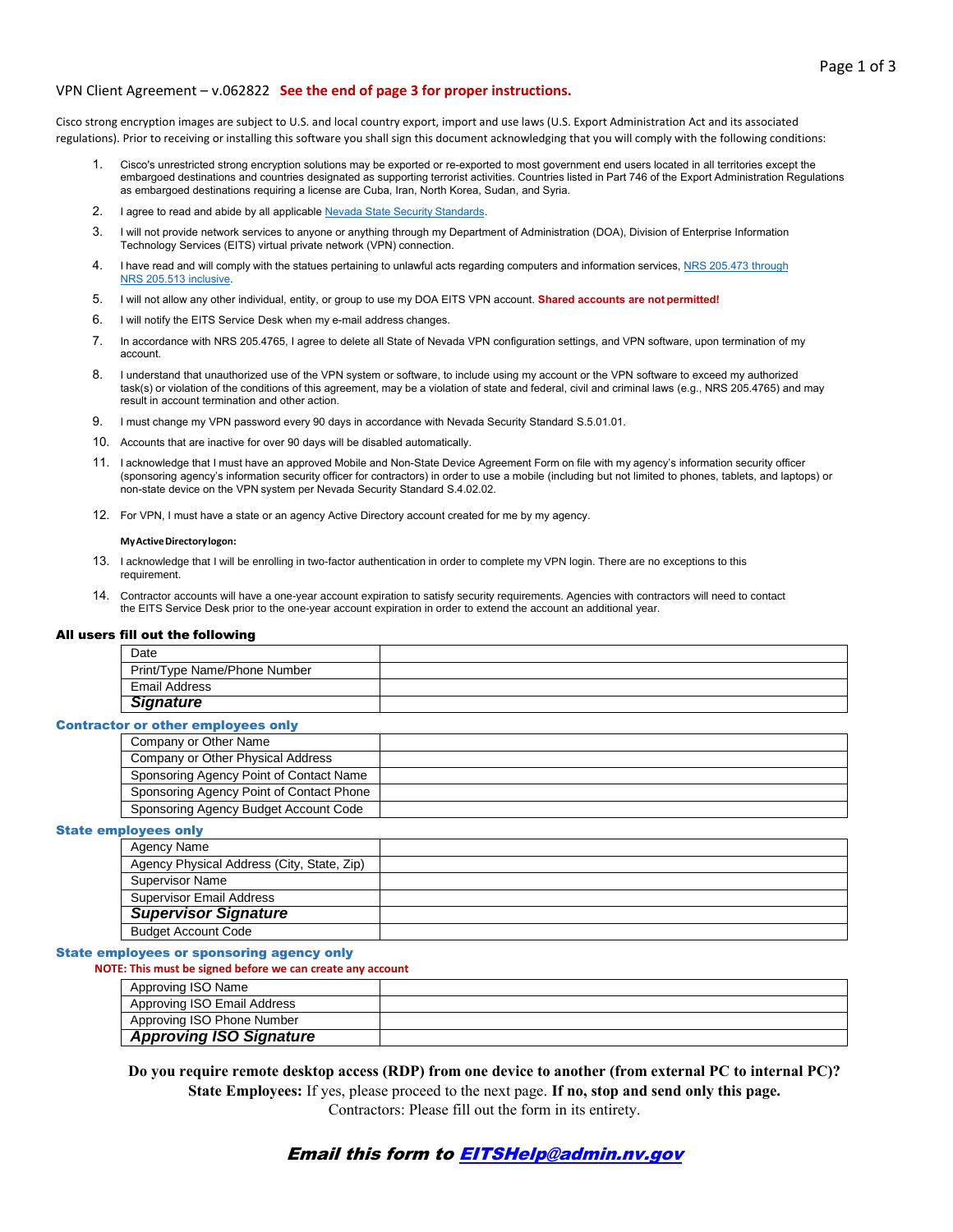### VPN Client Agreement – v.062822

## **Host Access Request Page**

Please add the IP address, protocol and port number that you require access to. If a remote desktop Windows connection to your work PC, it will be your work PC IP address, TCP as the protocol, and 3389 as the port number. Contractors are not given any default access, all systems must be listed below.

### **Special Requests Hosts Table (IP Address and TCP/UDP Port Value Required)**

Please use IP addresses. If you do not know the IP address or the system name of the device you need to connect to, ask your local IT administrator to contact EITS Network Engineering and we will work together to ensure you have the access you require with least permissions necessary. NOTE: Configuring access can take ten (10) business days to complete.

If you require access to sensitive areas protected by internal firewalls, you will require a static VPN IP address. If you are not sure, contact your sponsoring agency. If you require access to protected areas, please check here: □ YES

| <b>IP Address</b> | Protocol | <b>Port Number</b> | <b>IP Address</b> | Protocol   | <b>Port Number</b> |
|-------------------|----------|--------------------|-------------------|------------|--------------------|
| Example: 10.1.1.1 | TCP      | 3389               | Example: 10.1.1.1 | <b>UDP</b> | 53                 |
|                   |          |                    |                   |            |                    |
|                   |          |                    |                   |            |                    |
|                   |          |                    |                   |            |                    |
|                   |          |                    |                   |            |                    |
|                   |          |                    |                   |            |                    |
|                   |          |                    |                   |            |                    |
|                   |          |                    |                   |            |                    |
|                   |          |                    |                   |            |                    |
|                   |          |                    |                   |            |                    |
|                   |          |                    |                   |            |                    |
|                   |          |                    |                   |            |                    |
|                   |          |                    |                   |            |                    |
|                   |          |                    |                   |            |                    |
|                   |          |                    |                   |            |                    |
|                   |          |                    |                   |            |                    |
|                   |          |                    |                   |            |                    |
|                   |          |                    |                   |            |                    |
|                   |          |                    |                   |            |                    |
|                   |          |                    |                   |            |                    |
|                   |          |                    |                   |            |                    |
|                   |          |                    |                   |            |                    |
|                   |          |                    |                   |            |                    |
|                   |          |                    |                   |            |                    |
|                   |          |                    |                   |            |                    |
|                   |          |                    |                   |            |                    |
|                   |          |                    |                   |            |                    |
|                   |          |                    |                   |            |                    |
|                   |          |                    |                   |            |                    |
|                   |          |                    |                   |            |                    |
|                   |          |                    |                   |            |                    |
|                   |          |                    |                   |            |                    |
|                   |          |                    |                   |            |                    |
|                   |          |                    |                   |            |                    |
|                   |          |                    |                   |            |                    |
|                   |          |                    |                   |            |                    |
|                   |          |                    |                   |            |                    |
|                   |          |                    |                   |            |                    |